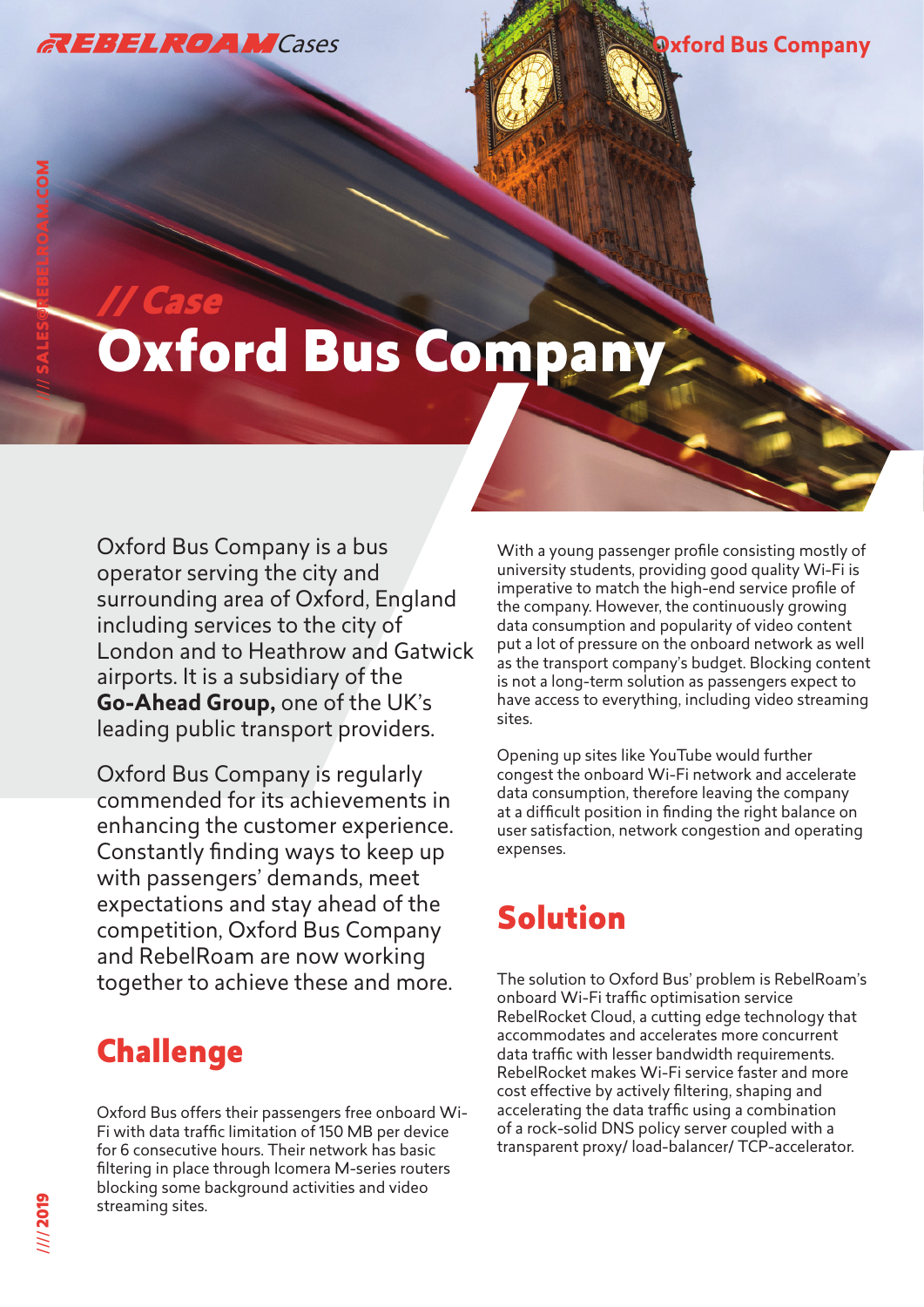

### Implementation

Fast and simple. RebelRocket Cloud is deployed at the on-board Icomera M-series LTE gateway equipment by simply changing the existing DNS server addresses to the ones provided by RebelRoam.

It is currently the only cloud-based, hardware and network agnostic Wi-Fi network optimisation solution in the market that can be implemented in minutes, remotely, worldwide.

### **Benefits**

The implementation of RebelRocket Cloud on Oxford Bus Company's fleet has enabled the delivery of better onboard Wi-Fi service with reduced operating expenses by consuming less cellular data.

In measuring the amount of data consumed by passengers, the average amount of data used has decreased and the average time online has increased. For the same amount of data, passengers can be online for a longer time. This means that they can do more with their allotted data limit and surf longer rather than having their devices consume the data on unwanted activities like automatic updates and syncing.

RebelRocket Cloud has also enabled Oxford Buses to open up YouTube for their X90 intercity coaches and their airline coaches. Now the passengers can watch videos without congesting the network and degrading other passengers' experiences.

RebelRoam's onboard Wi-Fi traffic optimisation service implemented on top of the basic filtering offered by Icomera reduced total data consumption by 25%, consequently lowering Oxford Bus Company's costs to provide on-board Wi-Fi while improving the customer experience.

Phil Southall, Oxford Bus Company Managing Director said: "Passengers expect a high-quality Wi-Fi experience on our buses and coaches. By partnering with RebelRoam we have been able to deliver an even better Wi-Fi experience to passengers. The new system means passengers can now stream video content without congesting the network and increasing data consumption.".

#### //

Henri Ploom, CEO of RebelRoam, said: "We are focused on helping transport operators provide good quality Wi-Fi to their passengers by offering an easy solution that is also within their budget realities. With data consumption growing at 25% annually and the popularity of video content, network optimisation is not an option anymore, it's a must.".

//

//// 2019

//